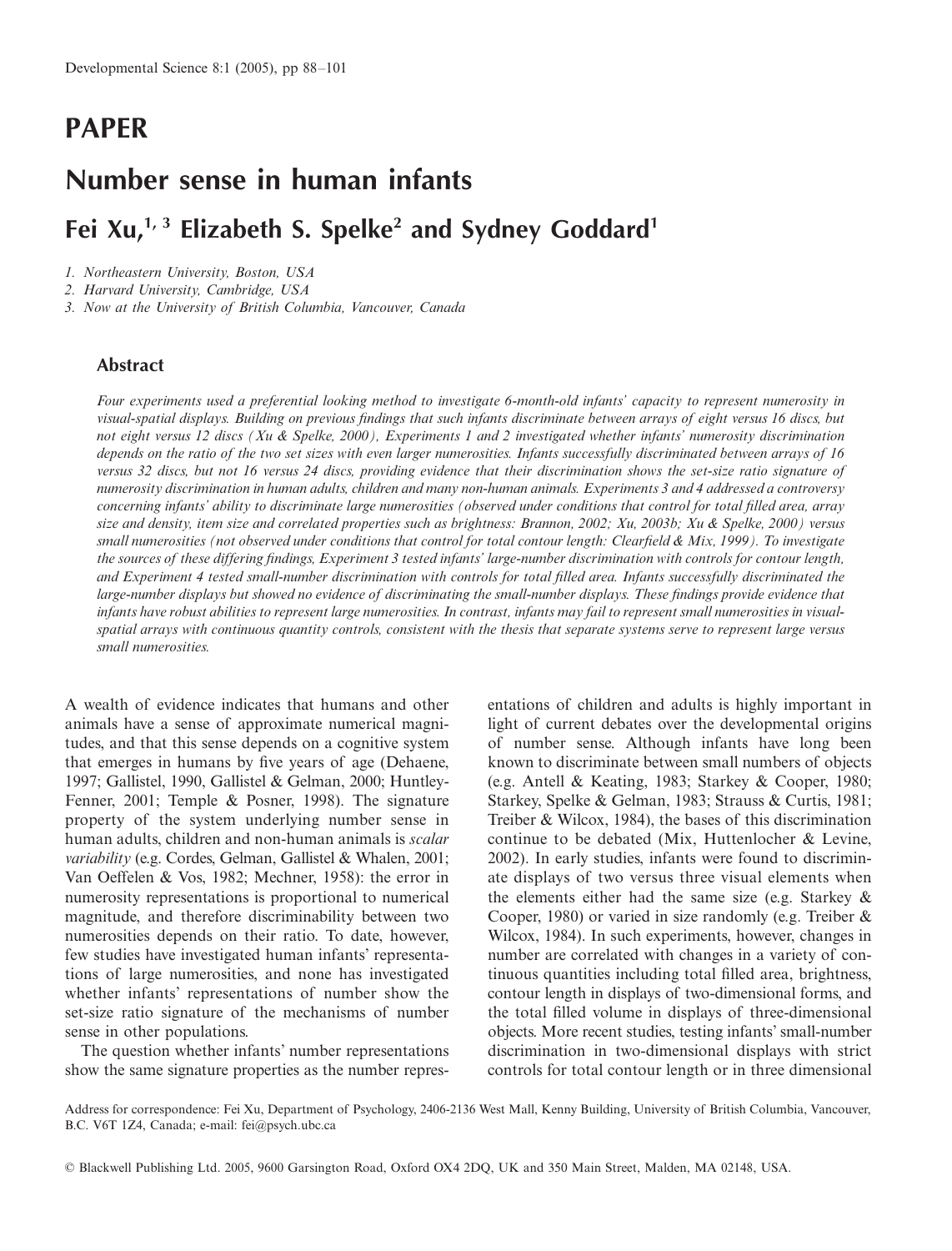displays with strict controls for total volume, have found that infants respond to the latter variables and not to number (Clearfield & Mix, 1999; Feigenson, Carey & Spelke, 2002).

Some experiments have circumvented the problem of correlated spatial variables such as contour length and volume by investigating infants' discrimination of small numbers of visible events (jumps of a puppet), auditory events (syllables in a spoken word), or visible collections (groups of forms undergoing distinctive rigid motions) (Bijelbac-Babic, Bertoncini & Mehler, 1991; Sharon & Wynn, 1998; Wynn, Bloom & Chiang, 2002). Infants have been found to discriminate between small numbers of actions, syllables and collections, despite the absence of any correlation of number with contour length or volume. In these studies, however, number was correlated with other continuous variables such as the total amount of motion in the event sequences (the puppet covered a greater total distance when it performed more jumps), the total amount of sound in the words (greater for words with more syllables), and the variability of motion in the display (the larger number of moving groups presented a greater array of relative motions). After more than two decades of study, therefore, there is still no consensus over whether infants discriminate between small numbers of elements on the basis of numerosity.

Even if infants were found to represent small numerosities when all correlated continuous variables were controlled, the basis of this ability would not be clear. Some investigators have proposed that the capacity to discriminate small numbers of elements depends on the same sense of approximate number that human adults and non-human animals use to discriminate larger numerosities: discrimination of small numbers only appears to be exact because changes from *one* to *two* to *three* fall above the critical ratio-limit on number discrimination in most tasks (Cordes *et al.*, 2001; Dehaene, 1997; Gallistel & Gelman, 2000; Wynn, 1998). Others have proposed that small-number discrimination depends on a special process of 'subitizing' (e.g. Balakrishnan & Ashby, 1992; Mandler & Shebo, 1982; Starkey & Cooper, 1980), linked to mechanisms for representing individual objects (Carey, 2001; Scholl, 2001; Simon, 1997; Trick & Pylyshyn, 1994). Consistent with the latter claim, Starkey and Cooper (1980) reported that 6-month-old infants' number discrimination fails to show the set-size ratio signature found in studies of number sense in older children and adults: infants successfully discriminated two from three discs but failed to discriminate four from six discs: sets that differed by the same ratio but lay outside the subitizing range (see also Feigenson, Carey & Hauser, 2002). Because these studies failed to control for continuous quantities, however, their relevance to infants' number discrimination can be questioned.

To investigate whether human infants have the same sense of approximate numerical magnitudes that older children and adults do, therefore, it is necessary to investigate infants' discrimination of larger numerosities under conditions that control for all the continuous quantities to which infants might be sensitive. If number sense originates in infancy, then infants should discriminate large as well as small numerosities when presented with arrays in which all continuous variables are controlled. Moreover, infants' numerosity discrimination should show the set-size ratio signature found in adults, children and non-human animals.

A number of recent studies have begun to test these predictions (Brannon, 2002; Brannon, Abbott & Lutz, in press; Lipton & Spelke, 2003; Xu, 2003b; Xu & Spelke, 2000). Using a preferential looking method relying on infants' tendency to look longer at novel arrays, Xu and Spelke (2000; see also Brannon, *et al.*, in press) found that 6-month-old infants discriminated arrays of eight discs from arrays of 16 discs under conditions that controlled for the continuous variables of display size, element density, element size, total filled area, and correlated properties such as surface brightness and texture (a detailed description of these controls is given below). Xu (2003b) found that 6-month-old infants also discriminated arrays of four discs from eight discs when total filled area or contour length was controlled for. Using a head-turn preference method, Lipton and Spelke (2003) found that 6-month-old infants discriminated between sequences of eight versus 16 sounds when the continuous variables of element length, sequence length, sequence rate and total amount of sound were controlled. In further research, in contrast, 6-month-old infants failed to discriminate between visual arrays presenting eight versus 12 discs (Xu & Spelke, 2000) or between auditory sequences presenting eight versus 12 sounds (Lipton & Spelke, 2003). Lipton and Spelke (in press) also established that infants' sensitivity depends on the ratio and not the absolute difference between two numbers, since infants succeeded in discriminating four versus eight sounds but failed at four versus six sounds. These findings provide evidence that infants can indeed discriminate between large sets of elements on the basis of numerosity and that their numerical discriminations are highly imprecise (ratio limit between 2:3 and 1:2), consistent with the hypothesis that a sense of approximate numerical magnitudes emerges in infancy.

The findings, however, leave several questions unanswered. Although previous studies have established that successful discrimination of numerosities in infants depends on the ratio of the set sizes, so far all studies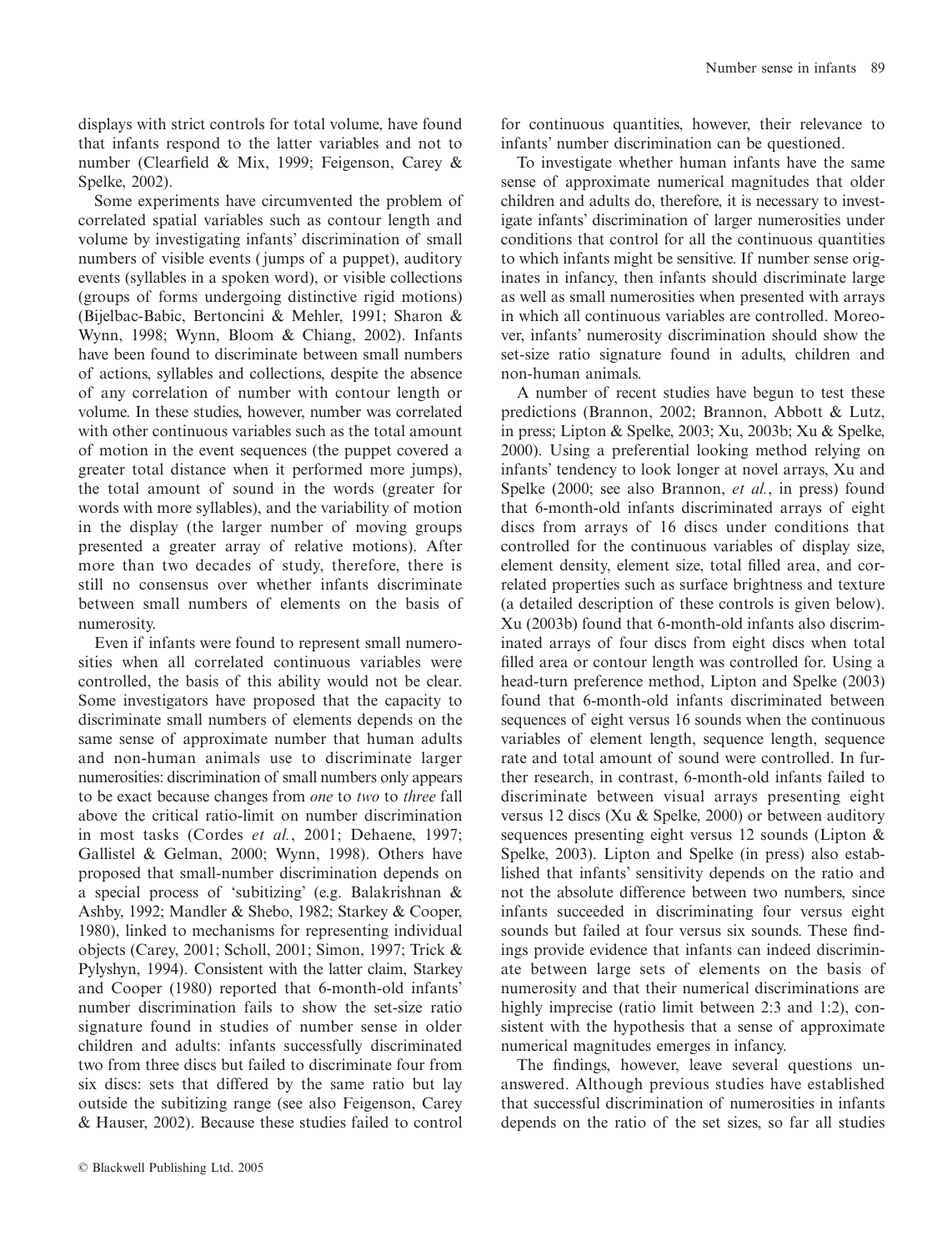have used stimuli with a narrow range: 4–16 discs or sounds (Lipton & Spelke, 2003, in press; Xu, 2003; Xu & Spelke, 2000). Studies with other animals suggest that they can discriminate numerosities larger than 16 (Gallistel, 1990). Here we further explore the ratio limit in infants with numerosities twice as high as any previously tested, i.e. 16 versus 32. It is possible that infants' numerical discrimination shows a different pattern of variation across the number range: infants' large-number representations, like their small-number representations, may even show a set size limit and break down altogether for numerosities above 16. Experiments 1 and 2 investigated 6-month-old infants' discrimination between arrays of 16 versus 32 discs and arrays of 16 versus 24 discs.

The second unanswered question raised by past studies concerns the apparent discrepancy between the findings of studies of large-number and small-number discrimination. We have noted that infants have shown successful discrimination among sets of one, two, or three elements only when numerosity was confounded with other, continuous variables such as the total contour length, total volume of material, or the amount or variability of motion in the display. When total contour length or volume were controlled, infants failed to discriminate between displays of one, two, or three elements (Clearfield & Mix, 1999; Feigenson, Carey & Spelke, 2002). What explains the contrast between these results and those that presented larger numerosities and controls for the continuous quantities of total filled area, total contour length, display size and density, and element size (Brannon, 2002; Xu, 2003b; Xu & Spelke, 2000)? It is possible that infants are sensitive to numerosity only when the sets they encounter are large; when presented with three or fewer objects, infants may represent the objects as individuals, not as a set with a cardinal value (Feigenson, Carey & Spelke, 2002; Simon, 1997; Spelke, 2000). Experiments 3 and 4 were conducted using numerosities and continuous quantity controls complementary to those of past research. Experiment 3 tested infants' large number discrimination with controls for contour length, measured as in Clearfield and Mix's (1999) studies of small-number discrimination.<sup>1</sup> Experiment 4 tested infants' small-number discrimination with controls for total filled area, display size and density, and element size, as in past studies of large-number discrimination.

## **Experiment 1**

#### *Method*

Six-month-old infants were presented with a succession of visual arrays containing either 16 or 32 discs. For a given infant, all the arrays contained the same number of discs, randomly spread over the same total display area; the sizes and positions of the discs varied from one array to the next. As in Xu and Spelke's (2000) experiments, the arrays with the two different numerosities (16 and 32) were equated in overall size and in total filled area, and so they were equal in brightness. Because these variables were equated, the arrays with the larger numerosity presented discs that were half as large, on average, and twice as dense as those with the smaller numerosity (Figure 1). The 16 or 32-element arrays were presented to each infant until his or her looking time declined to a criterion of habituation, and then all the infants were presented with six new test arrays containing 16 and 32 discs in alternation. Arrays of the two numerosities were now equated in element size and density (and therefore appeared to present the same visible texture) and varied in total array size and filled area.

These stimulus variations allowed us effectively to distinguish responses to numerosity from responses to a host of continuous quantitative variables, including display size, element size and density, total filled area, and the correlated properties of surface brightness and texture. If infants responded to any of these variables then the infants in the two habituation groups should have shown no preference between the two test displays, because every continuous variable that distinguished the two sets of habituation displays was equated across the two sets of test displays, and vice versa. In contrast, if infants were sensitive to the numerical differences between the arrays, then the infants in each habituation group should have looked longer at the test displays with the novel numerosity.

#### **Participants**

Participants were 16 full-term infants (eight males, eight females) ranging in age from 5 months, 15 days to 6 months, 15 days (mean age  $= 6$  months, 0 days). An additional six infants were eliminated from the sample because of fussiness or parental interference. All infants were recruited by obtaining their birth records from town halls in the greater Boston area and subsequently contacting their parents by mail and telephone.

### Apparatus and stimuli

The apparatus was the same as in Xu and Spelke (2000). Infants sat in an infant seat facing a well-illuminated

<sup>&</sup>lt;sup>1</sup> Because volume is not defined for two-dimensional displays, it is not possible to test for the effects of variations in volume on infants' large-number discrimination using displays like those of the present experiments.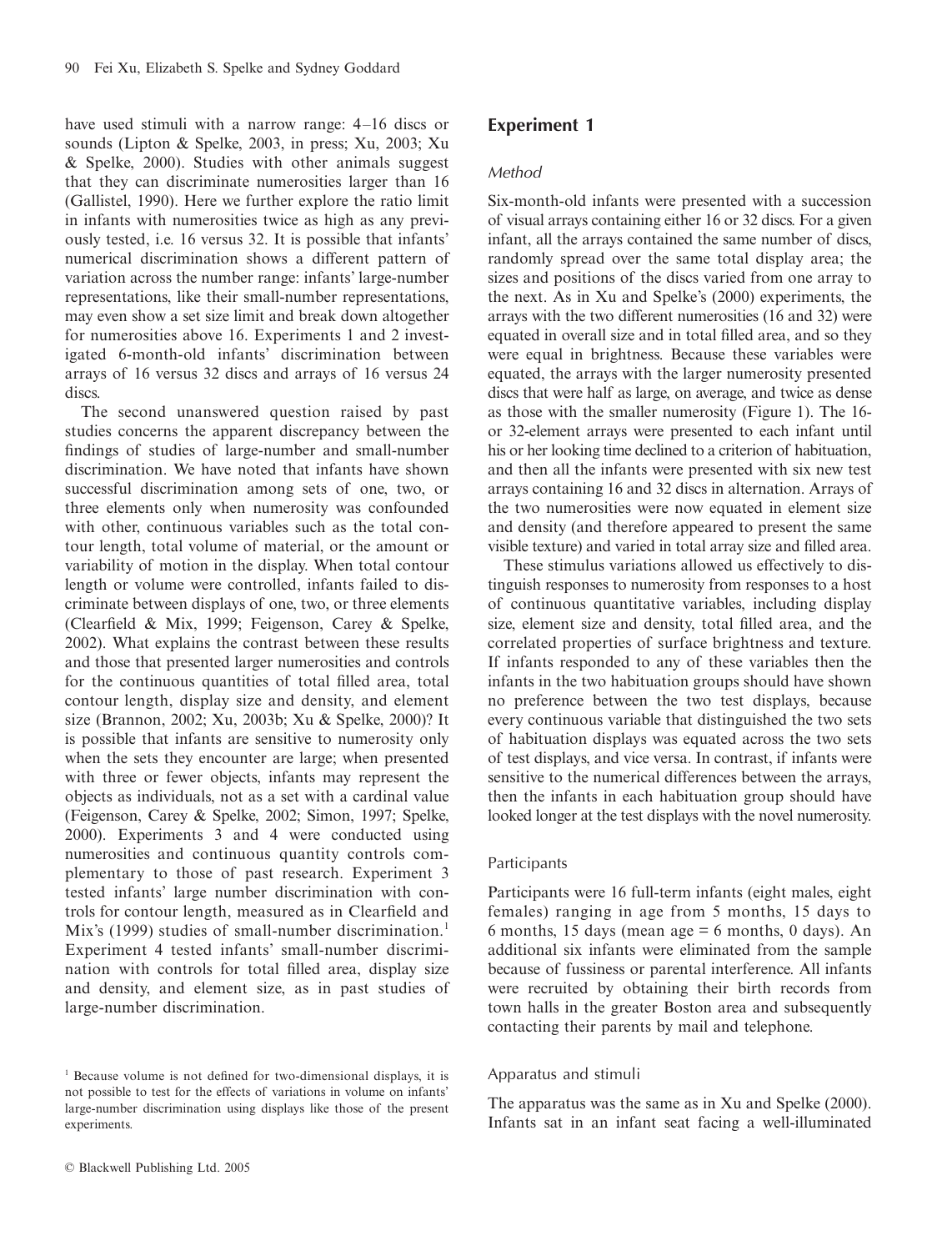Habituation



**Figure 1** *Selected habituation and test displays for Experiment 1.*

puppet stage surrounded by black curtains. A camera focused on the infant through a small hole below the stage center; it was connected to a television monitor and a VCR in a corner of the room, on which an

observer watched the infant and recorded his or her looking times by a button box connected to a computer. The observer was blind both to the infant's condition and to the displays viewed on any given trial. All infants were observed offline by a second observer who also was blind to these variables. Interscorer reliability averaged 92%. A display camera was placed behind the infant to record the sequence of the displays. A parent sat next to the infant and faced away from the displays. Parents were instructed to remain neutral and not to draw the infant's attention to or away from the displays.

A navy blue rectangular display board  $(74 \text{ cm} \times 30 \text{ cm})$ served as the background, about 60 cm from the infant. Displays consisting of black discs printed on white paper were glued on to smaller navy blue display boards measuring 52 cm  $\times$  21 cm, which were attached to and removed from the background display board between trials.

Habituation arrays consisted of 16 or 32 discs that varied in size and position within an array of a constant size (36 cm  $\times$  19 cm). The positions were chosen randomly from a  $36 \times 19$  matrix and varied for each display. Displays were discarded if the disc positions looked nonrandom or cluttered. The overall size of the displays was twice as large those in Xu and Spelke (2000), and we could therefore use the same sizes for the individual discs (using the same display size would have required that individual discs be too small). The element density was .023 discs/cm<sup>2</sup> for the 16-element displays and .046 discs/cm<sup>2</sup> for the 32-element displays.

Over the habituation trials, the average area occupied by an individual element was twice as large for the 16-element arrays (mean element diameter = 1.83 cm, range =  $1.06 - 2.37$  cm) as for the 32-element arrays (mean element diameter  $= 1.30$  cm, range  $= .75-1.67$  cm), and so the average size of all the discs in an array combined and the average brightness of those discs were equated. At the infant's viewing distance of about 60 cm, each array subtended visual angles of  $34^{\circ} \times 18^{\circ}$ . Six arrays of 16 discs and six arrays of 32 discs were presented.

The test displays presented new arrays of 16 versus 32 discs. For the test arrays, the density of discs was equated, and therefore the 32-element arrays (38 cm  $\times$  24 cm) were twice as large as the 16-element arrays (24 cm  $\times$  19 cm). Moreover, the sizes of individual discs were equated (1.5 cm in diameter), and therefore the total size and average brightness in the 32-element arrays were twice those of the 16-element arrays. At a viewing distance of about 60 cm, the 16-element array subtended  $22.5^{\circ} \times 18.0^{\circ}$  and the 32-element array subtended 45°  $\times$ 18°. The element density of the test arrays was constant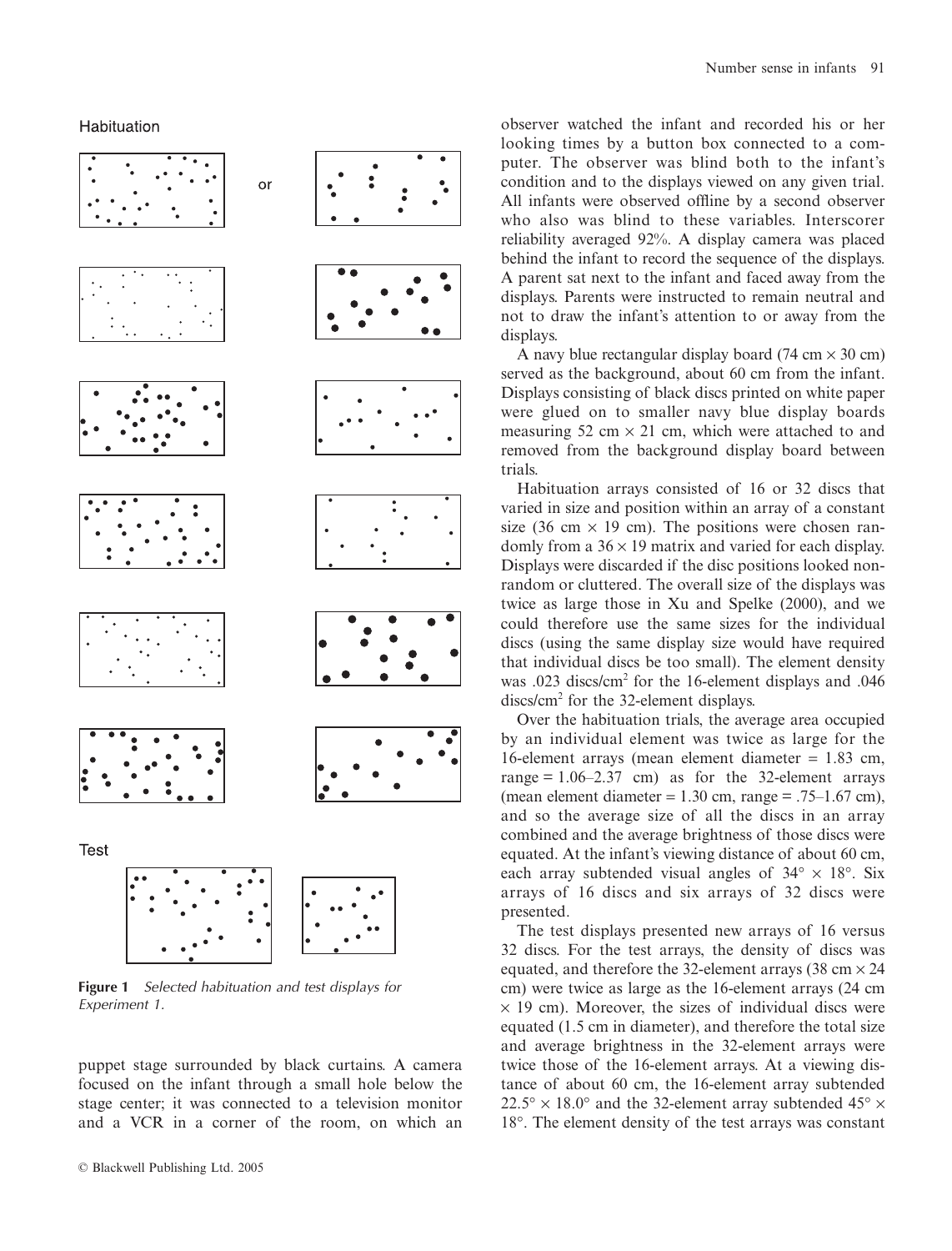at 0.035 element/cm2 (see Figure 1 for a schematic depiction of the displays). $<sup>2</sup>$ </sup>

#### Design

Half the infants were habituated to displays with 16 discs and half to displays with 32 discs. Equal numbers of males and females were assigned to each group. For each infant, the six habituation displays were presented in a random order. If the infant did not meet the habituation criterion after six trials, the displays were cycled in the same order until the end of the habituation sequence. Following habituation, infants were presented with six test trials in which displays with 16 discs and displays with 32 discs were shown alternately. The order of the test trials was counterbalanced across subjects.

## Procedure

At the beginning of the test session, the experimenter used a squeaky toy to draw the infant's attention to the display board. She squeaked the toy at the top, bottom and the four far corners of the display to allow the observer to calibrate the infant's window of looking, and then the experiment began. On each trial, a curtain was raised to reveal a display, which remained present until the infant looked at it for at least 0.5 s and then looked away for 2 s continuously (or for a maximum look of 120 s), at which point the curtain was lowered for about 2 s to end the trial and allow the experimenter to change the display. Habituation trials continued until the infant either was given 14 trials or reached the habituation criterion of a 50% decline in looking time on three consecutive trials, relative to the total looking time on the first three trials that summed to at least 12 s. Fourteen of 16 infants reached the habituation criterion. After the habituation period, infants were shown six test trials following the same procedure as in the habituation phase.

#### Analyses

Because infants were habituated to a criterion and because all the test displays presented arrays that were novel on a variety of continuous dimensions, measures of the change in looking time from habituation to test are not reliable indexes of infants' responses to changes in number. Accordingly, all the analyses focused on the looking patterns exhibited during the test.<sup>3</sup> Test trial looking times were edited to remove all outlying scores (> 2 SD from the mean for each condition): six test trials were replaced by condition means because they were outliers. Looking times then were subjected to a  $2 \times 3 \times$ 2 mixed-factor analysis of variance (ANOVA) testing the between-subject factor of Habituation condition (16 or 32) and the within-subject factors of Test trial pair (first, second or third) and Test trial type (old or new number). In addition, looking preferences were subjected to nonparametric analyses, and looking times in the present experiment were compared to those obtained in past experiments using the same method (Xu  $&$  Spelke, 2000) by further ANOVAs with the additional between-subject factor of Experiment.

## *Results*

Figure 2 presents the mean looking times during the first three and last three habituation trials and during the three test trials presenting the old versus new number. During the test, infants looked longer at the new number  $(M = 8.9 \text{ s})$  than at the old number  $(M = 6.5 \text{ s})$ . The ANOVA revealed a main effect of Test trial type, *F*(1, 14)  $= 6.398$ ,  $p < .05$ , and no other statistically significant effects. Twelve of the 16 infants (11 of the 14 infants who reached habituation criterion) looked longer at the newnumber displays (Wilcoxin  $z = 2.534$ ,  $p < .01$ ).

Further analyses compared infants' performance discriminating 16- from 32-element displays in Experiment 1

<sup>&</sup>lt;sup>2</sup> Following standard practice (Durgin & Proffitt, 1996; Beaudot & Mullen, 2000), we defined density as number of elements per unit area and equated the distance between habituation and test displays based on this measure of density. However, it is possible that the test displays for 32 elements would be 'clumpier' than those for 16 elements, because if all the elements were randomly placed on the displays, the more elements there are, the more likely that some of them would cluster together. We tested this possibility empirically by calculating the distance of each element from its nearest neighbor, and averaging these distances for each display. The average distances for the 16 element displays were 2.84, 3.62 and 3.68 (grand average 3.38) and those for the 32-element displays were 3.18, 2.98 and 3.56 (grand average 3.24). Thus the displays were equally clustered.

<sup>&</sup>lt;sup>3</sup> Although it is common to compare looking time during habituation to looking time during test, using 'dishabituation' as a measure of discrimination and categorization, the design of the present experiments excludes such comparisons. In the present experiments, pairs of linked continuous variables such as array size and density are deconfounded from number by equating one variable in the habituation arrays at the two numerosities and equating the other variable in the test arrays at the two numerosities. By design, therefore, the continuous variables that must be de-confounded from number are equated within habituation arrays and within test arrays, but not across habituation and test arrays: The last habituation array and the first novel-number test array differ not only in number but also in item size, item density, array size, and summed area. Because any measure of dishabituation would confound changes in these variables with changes in number, only analyses comparing performance on the same-number and differentnumber test trials serve to assess discrimination of numerosity.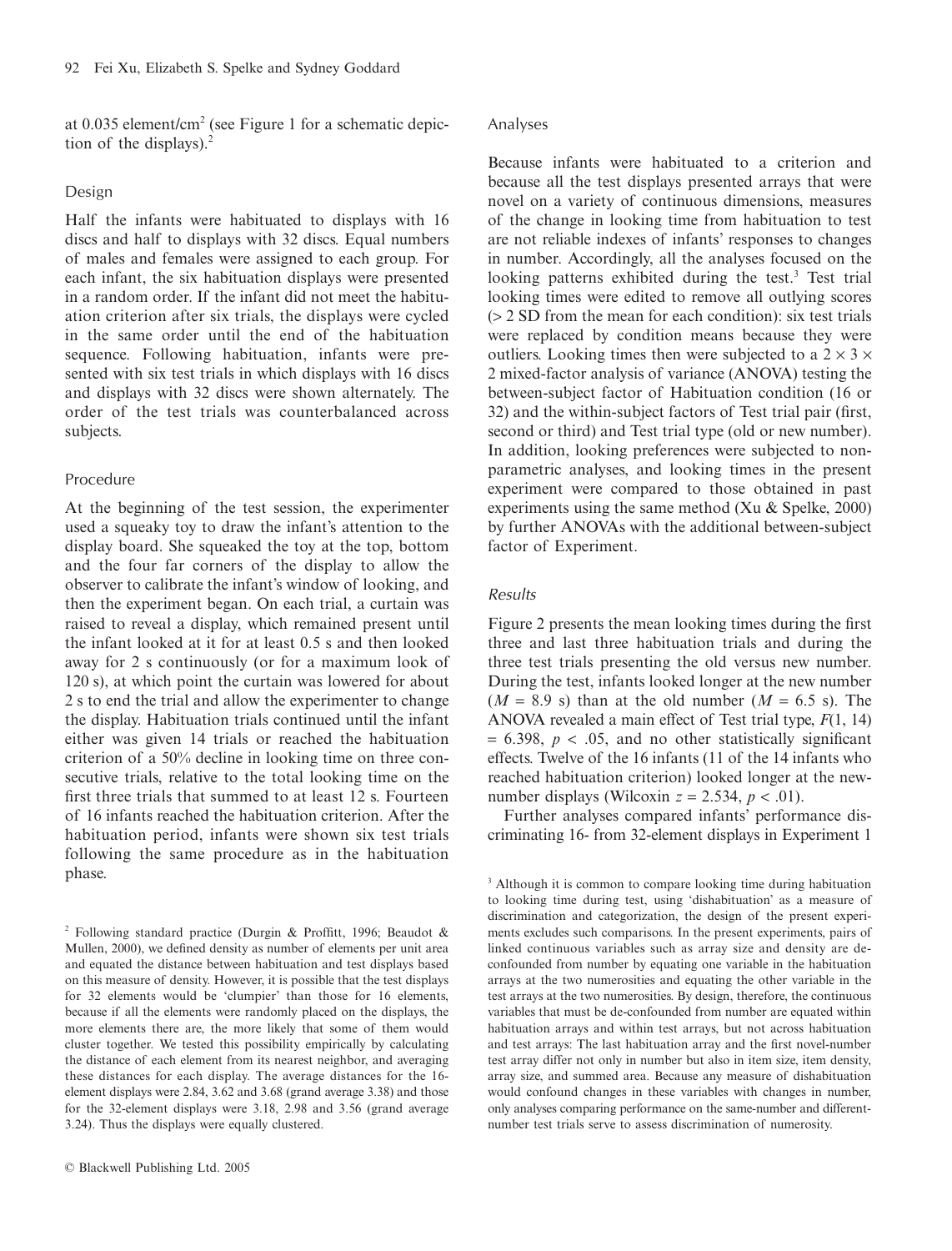

**Figure 2** *Mean looking times and standard errors during the first three and last three habituation trials and during the six test trials of Experiment 1.*

to infants' performance discriminating eight- from 16 element displays in Xu and Spelke's (2000) research. A 2 (Experiment)  $\times$  2 (Test trial type) ANOVA revealed significant effects of Experiment,  $F(1, 30) = 6.342$ ,  $p < .05$ , and of Test trial type,  $F(1, 30) = 11.297$ ,  $p < .005$ , and more importantly, no interaction between these factors. Infants looked longer overall at the larger displays of Experiment 1 than at the smaller displays used by Xu and Spelke (2000), and infants in both experiments looked longer at the new number on test trials. The latter tendency was equally strong in the two studies.

## *Discussion*

The findings of Experiment 1 replicate and extend those of Xu and Spelke (2000) and Xu (2003b). They provide further evidence that 6-month-old infants discriminate between visual arrays with large numbers of elements on the basis of numerosity. Infants' numerosity discrimination extends to set sizes that are twice as large as any yet investigated: 16 versus 32. The next experiment therefore investigates whether infants' numerosity discrimination, like that of adults, is limited by the ratio difference between the set sizes.

# **Experiment 2**

In past experiments, infants successfully discriminated arrays of eight versus 16 discs and they failed to discriminate arrays of 8 versus 12 discs (Xu & Spelke, 2000). Given that the infants in Experiment 1 discriminated between visual arrays with 16 versus 32 discs, it is possible to test whether infants' discrimination is subject to a set-size ratio limit for numerosities in this larger range by presenting them with a discrimination task with 16 versus 24 disc arrays. If infants' numerosity discrimination is subject to a ratio limit between 1.5 and 2.0, as suggested by experiments testing discrimination of smaller numerosities, then infants should fail to discriminate 16- from 24-element arrays. In contrast, if discrimination depends on the absolute difference in set sizes, then infants should succeed at this discrimination.

## *Method*

The method was the same as in Experiment 1, except as follows. Participants were 16 infants (eight males and eight females) ranging in age from 5 months, 15 days to 6 months, 10 days (mean age  $=$  5 months, 22 days). An additional three infants were eliminated from the sample because of fussiness. The displays for Experiment 2 were created by doubling the size of the displays used in Xu and Spelke's (2000) study of infants' discrimination of eight versus 12 discs and presenting the same individual disc sizes and arrangements as in that study. The size of the habituation displays was 38 cm  $\times$  20 cm. The average size of the individual discs in the 16-element habituation displays was 2.24 cm, ranging from 1.41 cm to 2.82 cm, and the average density was .021 element/cm<sup>2</sup>. The average size of individual discs in the 24-element displays, therefore, was 1.82 cm, ranging from 1.14 cm to 2.44 cm, and the average density was .031 element/cm<sup>2</sup>. All the test arrays displayed discs of the same size (2 cm in diameter) and density  $(0.026 \text{ element/cm}^2)$ . The image size was 32 cm by 19 cm for the 16-disc test displays and 38 cm by 24 cm for the 24-disc displays. As in Experiment 1, therefore, the overall image size and total filled area were equated for the two numerosities during habituation, and the element sizes and densities were equated for the two numerosities during the test. Interobserver reliability again averaged 92%. Twelve of 16 infants reached the habituation criterion. For the analyses, four test trials were replaced by condition means because they were outliers.

#### *Results*

Figure 3 presents the mean looking times during the habituation and test trials. Infants did not look longer at the test displays presenting a novel numerosity than at the displays presenting the familiar numerosity. The 2 (Habituation condition: 16 versus  $24 \times 3$  (Test trial pair)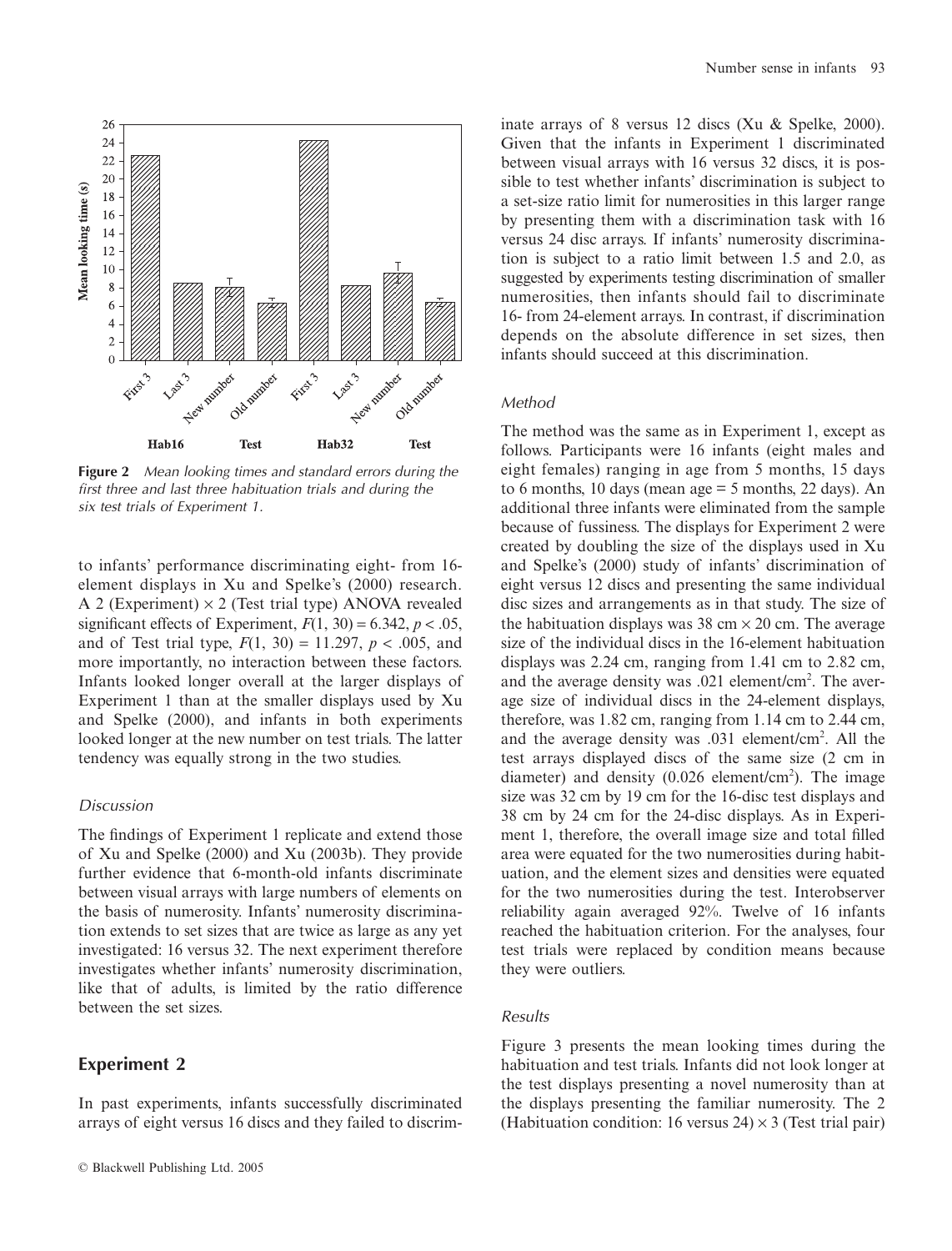

**Figure 3** *Mean looking times and standard errors during the first three and last three habituation trials and during the six test trials of Experiment 2.*

 $\times$  2 (Test trial type: old versus new number) ANOVA revealed no significant effects. In particular, there was no main effect of Test trial type  $(F < 1)$ . Infants looked equally at new number displays  $(M = 6.4 \text{ s})$  and old number displays ( $M = 6.5$  s). Seven of the 16 infants (six of the 12 infants who reached habituation criterion) looked longer at the test displays with the novel numerosity (Wilcoxin  $z < 1$ ).

A further analysis compared looking patterns in Experiment 2 to those in Experiment 1. The 2 (Experiment)  $\times$  2 (Test trial type) ANOVA revealed a significant interaction of Experiment by Test trial type,  $F(1, 30) = 4.069$ , *p* < .05, and no other effects. The preference for the novel numerosity was greater for the task of discriminating 16 from 32 than for the task of discriminating 16 from 24.

### *Discussion*

Although infants successfully discriminated 16- from 32 element arrays, they failed to discriminate 16- from 24 element arrays when tested with the same method and type of displays. Performance was significantly worse in the present experiment than in Experiment 1, providing evidence that infants show different discrimination abilities when presented with sets in different ratios. These findings complement the findings of Xu and Spelke (2000), which revealed successful discrimination of eight from 16 and failure to discriminate eight from 12. Together, the findings provide evidence that infants' performance on a numerosity discrimination task depends

on the ratio difference in set sizes: infants discriminate between sets that differ by a ratio of 2.0 but not 1.5. Experiments 1 and 2, therefore, reveal a qualitative similarity between numerosity discrimination in human infants, human adults and non-human animals: in all these populations, numerosity discrimination succeeds over a wide numerical range and is subject to a set size ratio limit.

# **Experiment 3**

Although the infants in Experiment 1 and in past research discriminated between large numbers of visual forms when a variety of continuous variables were controlled, infants have shown no evidence of discriminating between small numbers of visual forms when the number of forms is inversely correlated with the total contour length in the display (Clearfield & Mix, 1999). Three differences between the present research and that of Clearfield and Mix could account for these discrepant findings: the different numerical magnitudes tested (large numbers versus small numbers), the different continuous quantity controls (total filled area versus total contour length), or a host of differences in method.<sup>4</sup> In Experiment 3, we begin to distinguish these possibilities by investigating infants' discrimination between arrays of 16 versus 32 elements under conditions that control for total contour length. Infants were habituated and tested with arrays of 16 versus 32 elements whose sizes were chosen so that the total contour length presented for the two numerosities was equated during the habituation sequence, whereas item size and density were equated during test. When the total contour length of displays differing in numerosity is equated, total area is correlated negatively with number. If infants respond to number and not to either total contour length or summed area, therefore, they should look longer at the test displays with the novel numerosity. If infants respond to contour length only, they should respond equally to test displays at the two numerosities. If infants respond to summed area, they should look longer at the test displays with the familiar numerosity, since those displays differ more in summed area from the habituation displays.

<sup>4</sup> Perhaps the most important difference in method between the two sets of experiments is that the studies of Xu and Spelke (2000) and of Experiments 1 and 2 equated for continuous variables across the two numerosities, whereas the studies of Clearfield and Mix (1999) presented continuous variables that were inversely correlated with number: the test display with the novel numerosity presented a familiar total contour length, and the test display with the familiar numerosity presented a novel total contour length. Thus, Clearfield and Mix's studies leave open the possibility that infants detected both the change in contour length and the change in numerosity, and that the former change had a greater influence on their looking time.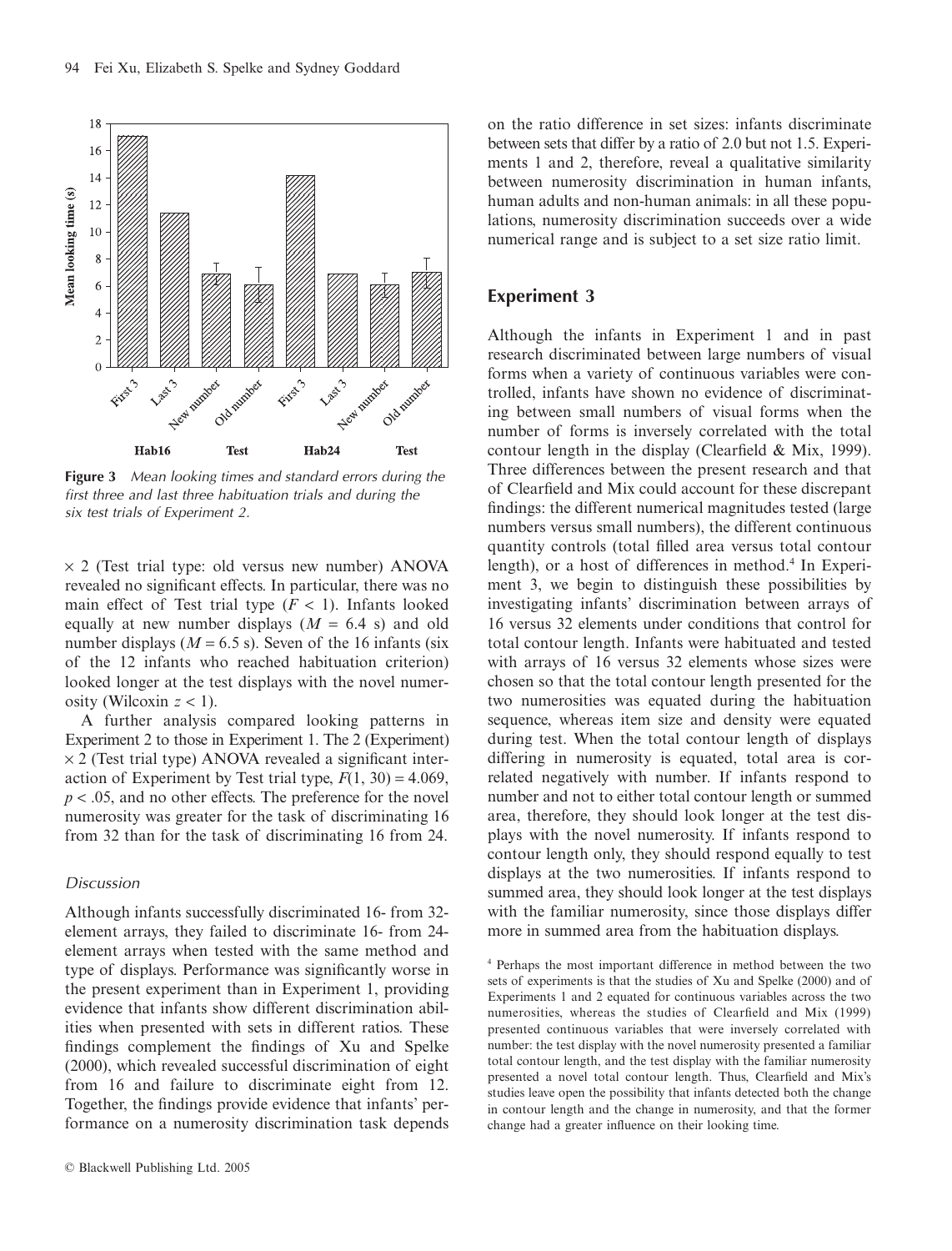#### *Method*

The method was the same as in Experiment 1, except as follows. Participants were 16 full-term infants (eight males, eight females) ranging in age from 5 months, 17 days to 6 months, 15 days (mean age  $= 6$  months, 2 days). An additional three infants were eliminated from the sample because of fussiness. The habituation arrays were the same as in Experiment 1, except for the sizes of the discs. The average circumference of each individual disc was twice as large for the 16-disc arrays (mean element diameter = 1.77 cm, range =  $1.06-2.36$  cm) as for the 32disc arrays (mean element diameter  $= .88$  cm, range  $=$ .53–1.18 cm). Habituation displays at the two numerosities therefore were equated for display size and total contour length, and they differed in item size and density. The test arrays were the same as in Experiment 1, except for the size of the individual discs: all discs were 1.33 cm in diameter. Test displays at the two numerosities therefore were equated for item size and density and differed in display size and total contour length. Interobserver reliability averaged 90%. Eleven of the 16 infants reached the habituation criterion. For the analyses, four test trials were replaced by condition means because they were outliers.

## *Results*

Figure 4 presents the mean looking times during the habituation and test trials. During the test, infants looked longer at the novel numerosity  $(M = 12.8 \text{ s})$  than at the familiar numerosity  $(M = 8.8 \text{ s})$ . The ANOVA testing for effects of Habituation condition (16 or 32), Test trial pair, and Test trial type (old or new) revealed a main effect of Test trial type,  $F(1, 14) = 7.10$ ,  $p < .05$ , and no other significant main effects or interactions. Thirteen of the 16 infants (10 of the 11 infants who reached habituation criterion) looked longer at the novel numerosity (Wilcoxin  $z = 3.103$ ,  $p < .01$ ).

An additional ANOVA compared the present experiment with Experiment 1, with Experiment and Test trial type as factors. The ANOVA revealed a main effect of Test trial type,  $F(1,30) = 13.051$ ,  $p < .001$ , and no other statistically significant effects. In both experiments, infants looked longer at the new numerosity.

#### *Discussion*

Six-month-old infants successfully discriminated between arrays of 16 versus 32 discs when the arrays were controlled for contour length, density, image size and item size, and when summed area correlated negatively rather than positively with number. This finding replicates and



**Figure 4** *Mean looking times and standard errors during the first three and last three habituation trials and during the six test trials of Experiment 3.*

extends that of Experiment 1 and of previous research probing infants' discrimination of large numerosities. It provides evidence that infants' numerosity discrimination is robust over variation in a range of continuous variables, including element size and density, image size, total filled area, total contour length and a host of perceptual properties that depend on these variables including surface texture, brightness and contrast.

The results of Experiment 3 indicate that the divergent findings of Xu and Spelke (2000 and Experiment 1) and of Clearfield and Mix (1999) do not stem from differences in continuous-quantity controls. Like Clearfield and Mix's studies, Experiment 3 systematically varied the total contour length presented in the displays. In contrast to their studies, however, infants were found to discriminate numerosities despite this variation.<sup>5</sup>

<sup>5</sup> Mix, Clearfield and Drake (under review) tested 6-month-old's discrimination of large-number displays in which number and continuous variables were inversely correlated. After habituation to one array of eight or 16 discs of the same unchanging size, infants were tested with new arrays of eight versus 16 discs in which the items in the less numerous array were eight times as large as those in the more numerous array. Thus, the test array with the novel numerosity presented the same total contour length as the habituation array, whereas the test array with the familiar numerosity presented a dramatic change in all continuous variables. Under these conditions, infants responded more to the change in continuous variables than to the change in number. This finding provides evidence that infants respond to an eight-fold change in contour length more than to a two-fold change in number, but it is fully compatible with the evidence of Xu (2003b), Xu and Spelke (2000), and of the present studies that infants are sensitive to changes in numerosity when continuous variables are controlled (see also Brannon *et al.*, in press).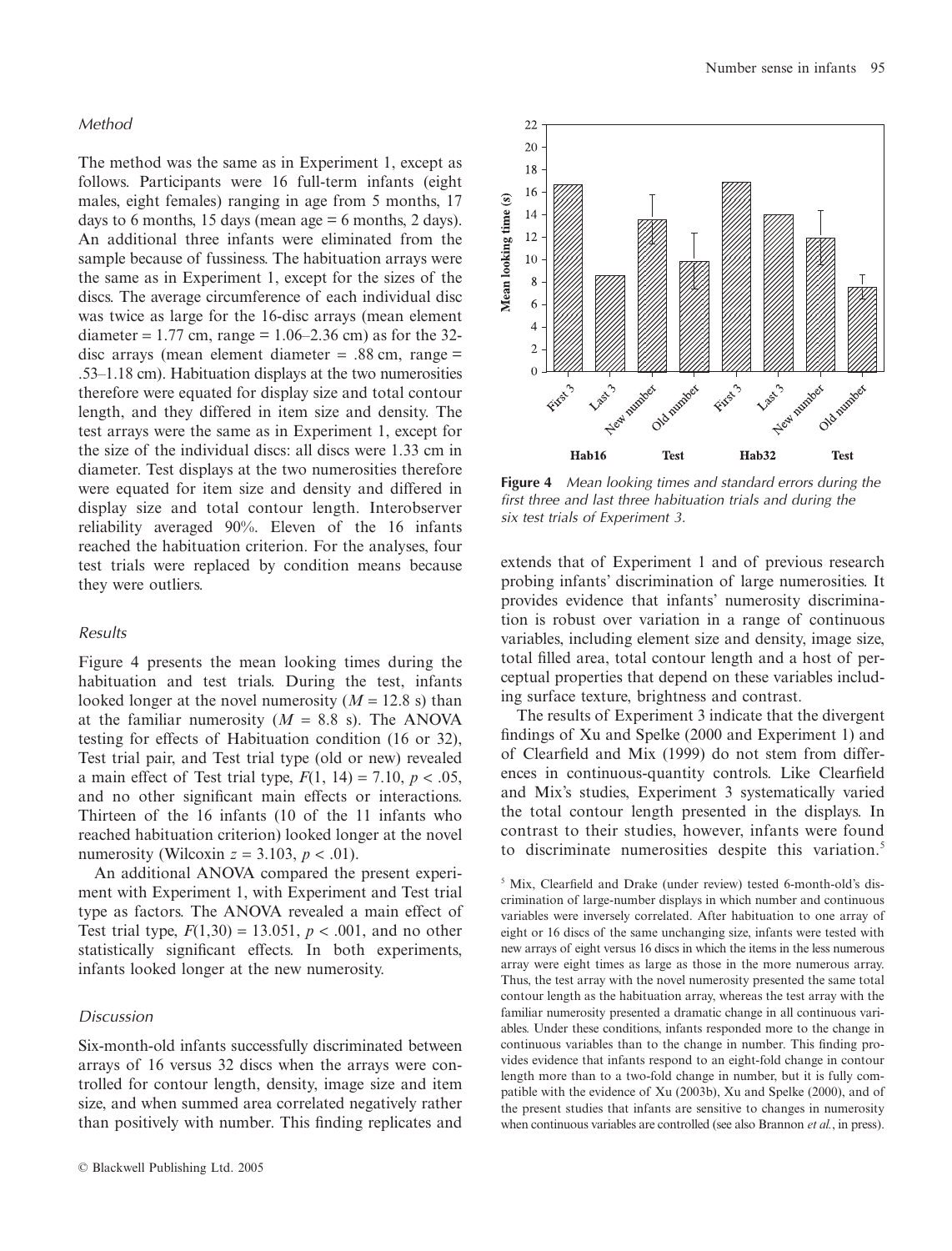Similarly, Xu (2003b) found successful discrimination with four versus eight discs when total contour length was controlled for. In the final experiment, we ask whether the differing findings from the two sets of studies stem from differences in the sizes of the numerosities presented for discrimination (large versus small), or from other differences in their methods, by using the method of Xu and Spelke (2000) to investigate infants' discrimination of small numbers of elements.

# **Experiment 4**

Experiment 4 tested infants' discrimination between visual arrays containing one versus two elements. As in our previous experiments, the elements were discs whose sizes and distribution were varied systematically so as to control for a variety of continuous variables. In order for Experiment 4 to be as comparable as possible to past research with large numerosities, each display containing one disc was matched in display size and area to one of the displays containing eight discs in Xu and Spelke's (2000) first experiment, and each display containing two discs was matched in display size and total filled area to one of the displays containing 16 discs in that experiment. The individual visual forms presented in Experiment 4 therefore were eight times as large as those presented in Experiment 1, and the full displays were smaller than those in Experiment 1 (and equal to those of Xu and Spelke's first experiment). Pilot testing suggested that these displays would evoke levels of visual attention that were similar to those in Xu and Spelke's (2000) experiments, whereas displays containing one or two discs of the same dimensions as those used in Experiment 1 evoked shorter looking times.

## *Method*

Participants were 16 infants (eight males, eight females) ranging in age from 5 months, 15 days to 6 months, 15 days (mean age  $= 6$  months, 2 days). An additional six infants were eliminated from the sample because of fussiness or parental interference. The method was the same as in our past experiments, except as follows. The oneelement habituation displays consisted of a single, randomly placed disc; the two-element habituation displays consisted of two such discs. All the arrays presented discs with eight times the area of the displays of Experiment 1, and they occupied a reduced range of spatial positions chosen to accommodate discs of these sizes. As in past studies, therefore, the image sizes and total filled area were equated across the two numerosities for the habituation phase, and the element sizes and densities of

the arrays were equated across the numerosities for the test phase. Moreover, the total filled area and contour length of the present arrays were identical to those of the arrays in Xu and Spelke's (2000) study of discrimination of eight from 16 discs. The single form in the oneelement displays varied in size from 3.0 cm to 6.7 cm in diameter during familiarization (mean diameter = 5.16 cm) and was 4.24 cm in diameter during test, and each form in the two-element displays had half the area of its counterpart in the one-element displays during habituation and the same area as its counterpart during the test (Figure 5). Interobserver agreement averaged 90%. Ten out of 16 infants reached habituation criterion. Six test trials were replaced by condition means because they were outliers.

#### *Results*

Figure 6 presents the mean looking times on the habituation and test trials. Infants looked about equally at the test displays presenting a novel  $(M = 5.2 \text{ s})$  versus familiar numerosity  $(M = 5.1 \text{ s})$ . The 2 (Habituation condition)  $\times$  3 (Trial pair)  $\times$  2 (Test trial type: old versus new numerosity) ANOVA revealed no significant effects, including no main effect of Test trial type,  $F(1, 14) < 1$ . Seven of the 16 infants (six of the 10 infants who reached habituation criterion) looked longer at the test displays with the novel number (Wilcoxin  $z < 1$ ).

Further analyses compared the test trial looking patterns of the infants in Experiment 4 to those of their counterparts in Experiment 1, who were tested with large numerosities in the same difference ratio and with displays that were similar in total filled area and image size. This  $2 \times 3 \times 2$  ANOVA revealed a significant main effect of Experiment,  $F(1, 30) = 15.35$ ,  $p < .001$ , and a significant interaction of Experiment by Test display type,  $F(1, 30) = 4.57$ ,  $p < .05$ . Infants showed higher looking overall when presented with the large number displays, which covered a larger area than the small number displays. Most important, infants showed a reliable preference for the novel numerosity when given the task of discriminating 16 from 32 discs but not when given the task of discriminating one from two discs. A final analysis compared the test trial looking patterns of the infants in Experiment 4 to those in Experiment 1 of Xu and Spelke (2000), who viewed displays of eight versus 16 discs that exactly matched the present displays in overall size and in continuous extent. This ANOVA revealed no main effect of Experiment  $(F < 1)$ : infants looked just as long at the displays of small numbers of large discs (mean, 5.0 s) as at the displays of large numbers of small discs (mean, 5.5 s). Nevertheless, there was a borderline-significant interaction of Experiment by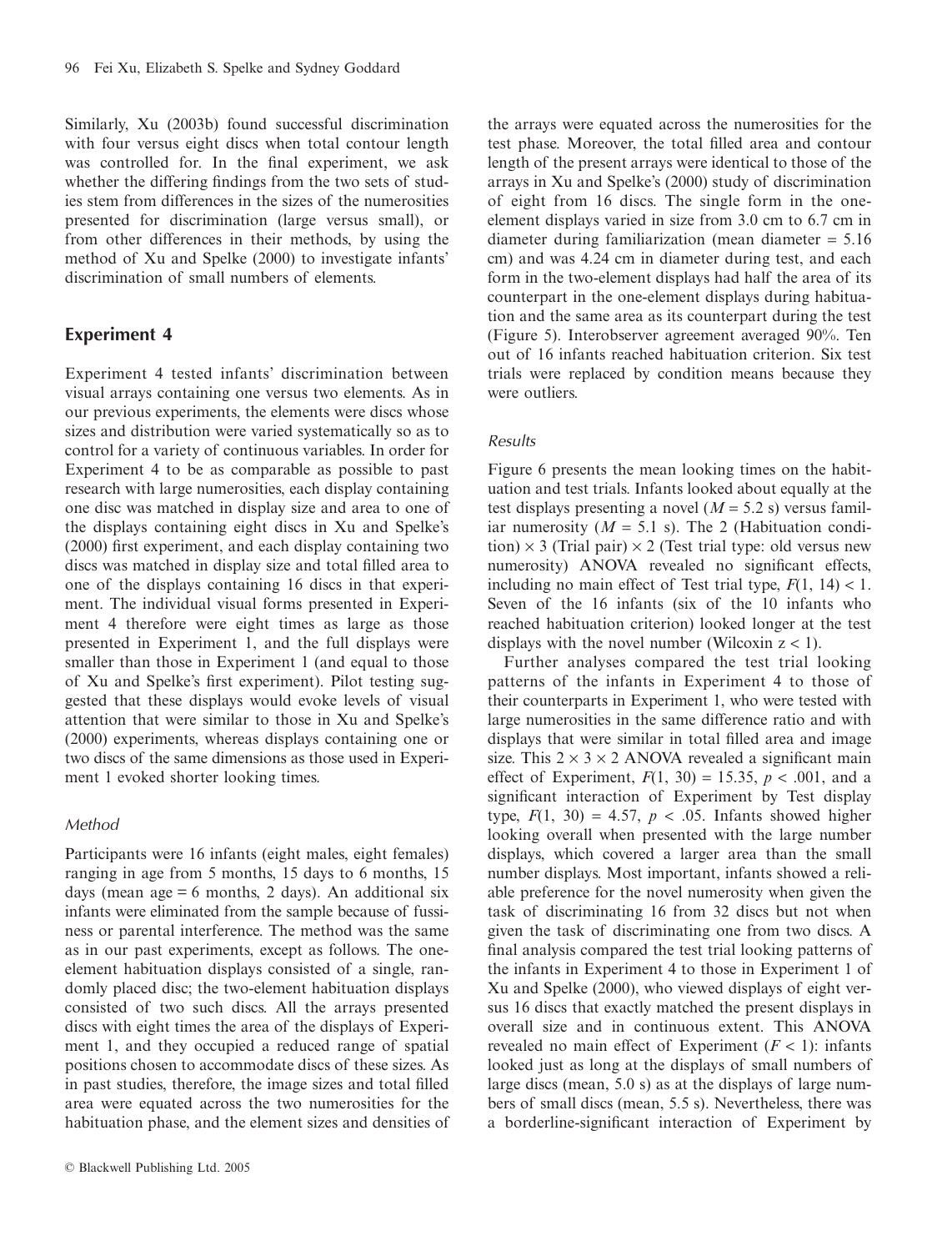Habituation









or











**Test** 



**Figure 5** *Selected habituation and test displays for Experiment 4.*



**Figure 6** *Mean looking times and standard errors during the first three and last three habituation trials and during the six test trials of Experiment 4.*

Test display type,  $F(1, 30) = 3.87$ ,  $p < .06$ . Infants showed a marginally greater preference for the novel number display when tested with large (eight versus 16) than with small (one versus two) numerosities.

## *Discussion*

Experiment 4 provides no evidence that infants discriminate between arrays of small numbers of visual elements on the basis of numerosity, when continuous variables of total filled area, image size, item size, and item density are controlled. This finding replicates and extends the findings of Clearfield and Mix (1999), Feigenson, Carey and Spelke (2002), and Xu (2003b), who showed that infants fail to discriminate between small numbers of visual forms or objects when the continuous variables of total contour length, total filled area or total volume are controlled. The findings call further into question the evidence for small-number discrimination in infancy from studies that confound numerical differences with differences in these continuous variables, and they are consistent with theories that attribute small-number discrimination abilities to mechanisms for representing continuous quantities (Clearfield & Mix, 1999; Mix, Huttenlocher & Levine, 2002) or mechanisms for representing individual objects (Simon, 1997; Carey, 2001).

The infants in Experiment 4, who were presented with the task of discriminating one from two discs, showed reliably less discrimination than those in Experiment 1, who were presented with the task of discriminating 16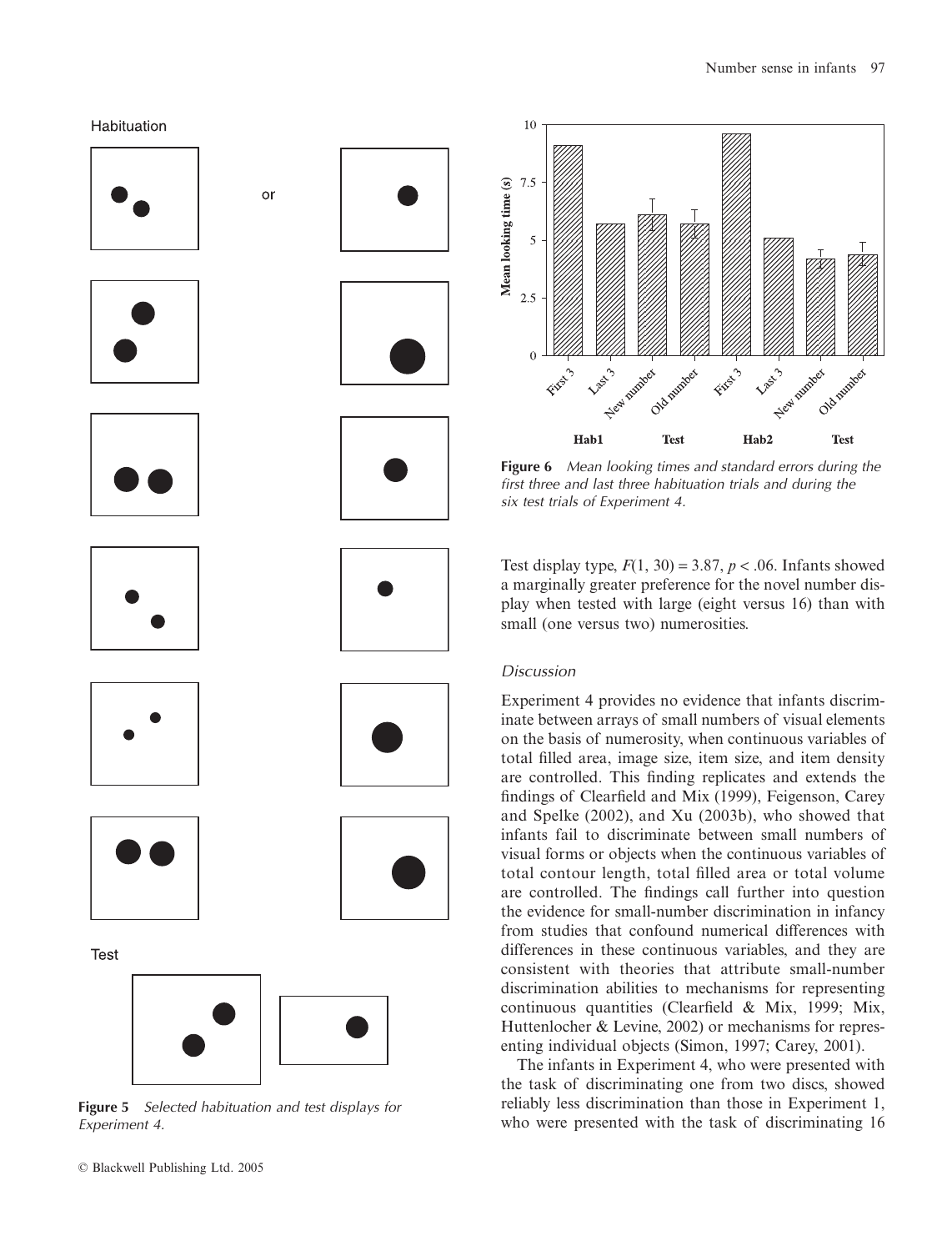from 32 discs, and marginally less discrimination than those in Xu and Spelke's (2000) first experiment, presented with the task of discriminating eight from 16 discs. These differing findings are striking, because the different discriminations were tested on the same population of infants, by means of the same method and with closely matched displays. In particular, the displays used in Experiment 4 presented the same type of elements with the same continuous quantity controls as in our previous studies, they tested discrimination at the same difference ratio that yielded successful discrimination in past studies with large numerosities, and they used displays that evoked looking times that were as long as those in Xu and Spelke's (2000) experiments (although shorter than those of Experiment 1, which presented displays that covered a larger area). Infants' significantly poorer performance with the small-number displays therefore suggests that their sense of number is not evoked by arrays with very small numerosities, at least under the conditions of the present experiments.

# **General discussion**

Four experiments investigated number discrimination in 6-month-old infants under conditions that controlled for continuous variables that are typically correlated with number. Experiments 1 and 3 replicate Xu (2003b) and Xu and Spelke's (2000) findings that infants represent large numerosities under conditions that control for contour length as well as total filled area, display size, element size, element density and correlated perceptual variables such as surface brightness, contrast and texture. Moreover, Experiments 1 and 3 extend the evidence for large number discrimination to numerosities that are larger than any previously tested: 16 versus 32. The positive findings of these experiments suggest that infants discriminate large numerosities robustly, over a considerable range of numerosities and over changes in every continuous variable that has been considered, to our knowledge, in the literature on numerical discrimination of two-dimensional visual-spatial arrays.

What are the mechanisms by which infants discriminate numerosities, and how do they compare to the mechanisms of numerosity discrimination by older children and adults? Building on the findings of Lipton and Spelke (2003), Xu and Spelke (2000), and Xu (2003b), Experiments 1 and 2 provide evidence that infants' discrimination of large numerosities is subject to a set size ratio limit, with successful discrimination when numerosities differ by a ratio of 2.0 (eight versus four, 16 versus eight and 32 versus 16) and failure when numerosities differ by a ratio of 1.5 (six versus four, 12 versus eight and 24 versus 16). Because the set size ratio limit is a signature of the mechanisms of large number representation in human adults who are prevented from counting (Cordes *et al.*, 2001; Van Oeffelen & Vos, 1982; Whalen, Gelman & Gallistel, 1999), in human children, who cannot count large sets reliably (Huntley-Fenner, 2001), and in other animals (Gallistel, 1990; Hauser, Tsao, Garcia & Spelke, 2003), the present findings add empirical support to the thesis that a common system of number representation, shared by humans and other animals, is present and functional in 6-month-old infants.

Further evidence for a common mechanism of number representation in infants and adults comes from studies of infants' discrimination of the number of sounds in an auditory sequence. As already noted, 6-month-old infants discriminate sequences of eight sounds from sequences of 16, but not 12, sounds when the continuous variables of sound duration and amount, sequence duration and sound rate are controlled (Lipton & Spelke, 2003). These findings are consistent with the thesis that a similar ratio limit on numerical discrimination applies to visual-spatial arrays and to auditory-temporal arrays for human infants, as it does for human adults (Barth, Kanwisher & Spelke, 2003). This possibility was further confirmed recently by studies that tested for the same ratio limit with different numbers of sounds: 6-monthold infants discriminated sequences of four versus eight sounds (a 2.0 ratio) but not four versus six sounds (a 1.5 ratio) (Lipton & Spelke, in press).

Finally, Experiments 3 and 4 shed further light on a conflict in the literature on infants' numerosity discrimination: Although infants discriminate between large numerosities when continuous variables are controlled (e.g. Brannon, 2002; Lipton & Spelke, 2003; Xu, 2003b; Xu & Spelke, 2000), they have failed to discriminate between small numerosities when tested with displays in which continuous variables were controlled or inversely correlated with number (Clearfield & Mix, 1999; Feigenson, Carey & Spelke, 2002; Xu, 2003b). These results, along with Xu (2003b), provided evidence that the divergent findings stem from differences in the range of numerosities tested, independently of any differences in the methods or stimulus controls used in the different studies. The infants in Experiment 3 successfully discriminated between large numerosities (16 versus 32), even though the experiment controlled for the same continuous variable – total contour length – as the studies of Clearfield and Mix (1999) that showed no evidence for discrimination of small numerosities. Moreover, the infants in Experiment 4 failed to discriminate between small numerosities (one versus two) when tested with the same method and stimulus controls as in Experiment 1 and the studies of Xu (2003b) and Xu and Spelke (2000),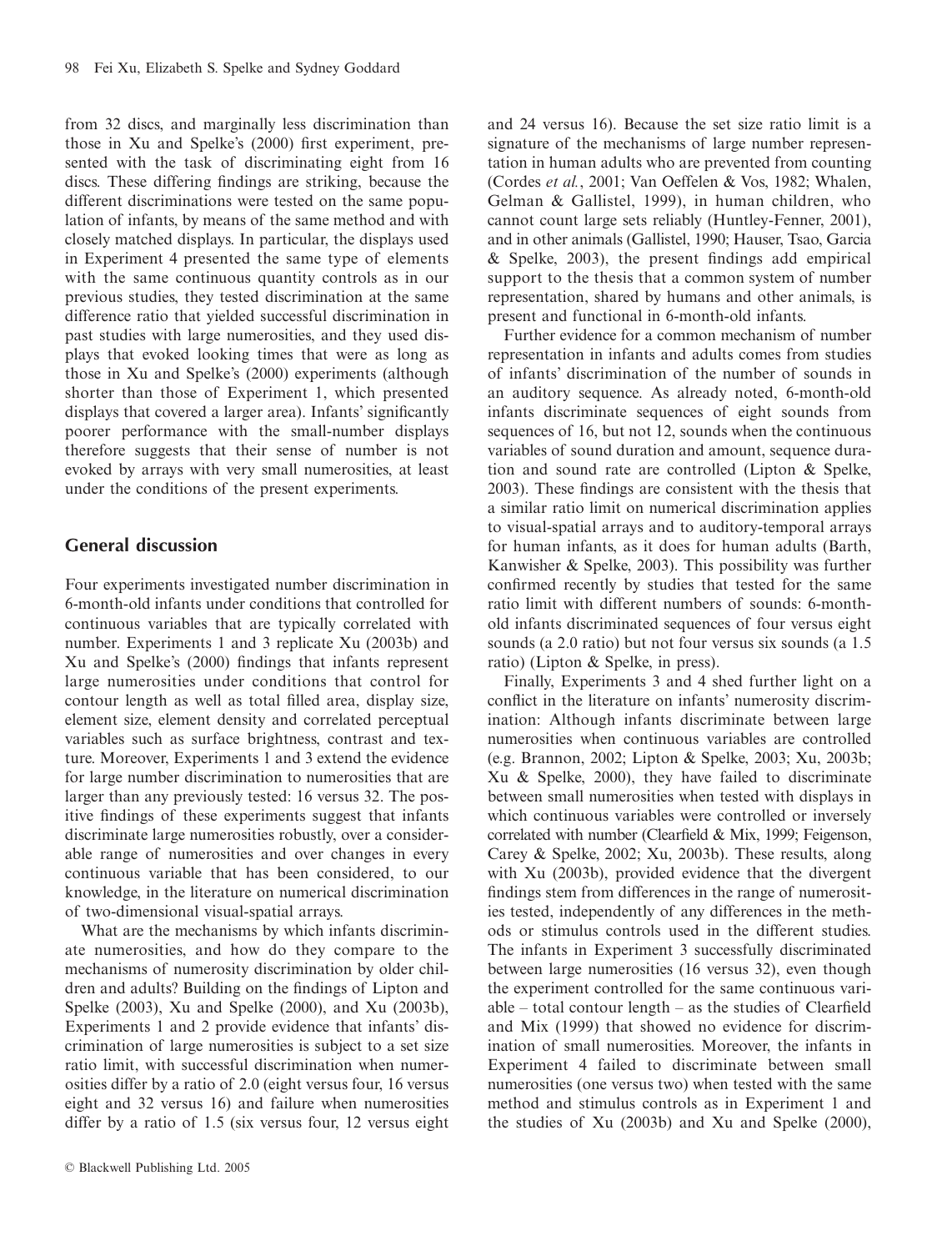which showed successful discrimination of large numerosities that differed by the same ratio. Infants' performance was reliably worse in Experiment 4 than in Experiment 1, even though the two experiments used the same design and method and closely similar displays. Together, these experiments suggest that infants discriminate between large numerosities better than between small numerosities, at least under the conditions of the present studies.

Our findings raise several questions. First, what are the mechanisms of large number discrimination? One hypothesized mechanism is an iterative, counting-like mechanism that tags each item in an array successively and sums activation from all the elements (e.g. Gallistel & Gelman, 2000). A second hypothesized mechanism is similar but non-iterative: it tags every item in an array in parallel and sums activation over the items (e.g. Dehaene & Changeux, 1993). A third hypothesized mechanism computes number by assessing the area and density of an array of elements and multiplying these values (e.g. Barth *et al.*, 2003; Church & Broadbent, 1990). Studies of adults and of infants cast doubt on the first hypothesis, because the time to discriminate numerosities in dot arrays is independent of numerical magnitude (Barth *et al.*, 2003). To date, no evidence distinguishes the second and third hypotheses, to our knowledge.

A second question concerns developmental changes in large number discrimination: why is large-number discrimination so imprecise for infants, and how does its precision improve with development? There is a considerable quantitative difference between the performance of infants in large number discrimination experiments and the performance of human adults and adult nonhuman animals. Whereas human infants discriminate between numerosities with a ratio difference of 2.0 but not 1.5, human adults who are instructed to attend to numerosity discriminate between numerosities with a ratio difference as small as 1.15 (e.g. Barth *et al.*, 2003; Van Oeffelen & Vos, 1982). Adult non-human primates also show high sensitivity to numerosity differences when they are trained to respond to number (e.g. Brannon & Terrace, 1998; Matsuzawa, 1985; Mechner, 1958; Nieder, Freedman & Miller, 2002). Although the spontaneous number discrimination abilities of monkeys are lower than those of trained animals, untrained monkeys discriminate between numerosities with a ratio difference between 1.25 and 1.5 (Hauser *et al.*, 2003), outperforming 6-month-old infants tested with similar displays and methods (Lipton & Spelke, 2003).

Although the reasons for the imprecision of infants' large-number representations are not clear, recent research suggests that these representations increase in precision over the infancy period. Nine-month-old infants, tested with the same auditory sequences and head-turn preference method as 6-month-old infants, successfully discriminated sequences of eight sounds from sequences of 12 sounds but not eight from 10 sounds, providing evidence that the ratio limit on number discrimination declined from 2.0 to 1.5 between 6 and 9 months, at least for these displays (Lipton & Spelke, 2003). Similarly, 10 month-old infants succeeded in discriminating eight discs from 12 discs but not eight from 10 discs (Xu & Arriaga, 2004). These findings suggest that the developmental increase in sensitivity to numerical differences does not stem from the acquisition of formal arithmetic or verbal counting, but rather from processes of neural maturation and perceptual experience that occur already in the first year of life. It remains possible, however, that experience with verbal counting or formal training in arithmetic further sharpens children's sensitivity to numerosity.

A third question concerns infants' failure to discriminate between the smallest numbers of visual elements. Why do infants fail to discriminate one versus two objects or visual forms when continuous spatial quantities are controlled? Hints of an answer may come from the literature on numerical estimation in human adults, which distinguishes between two systems of numerical representation: an exact system that operates in the small number range (the 'subitizing' or 'object tracking' system, e.g. Trick & Pylyshyn, 1994) and an approximate system (e.g. Dehaene, 1997). More specifically, infants and adults may represent information about small numbers of elements by means of a system that permits parallel, attentive tracking of up to three or four objects (see Leslie, Xu, Tremoulet & Scholl, 1998; Simon, 1997; Xu, 1999; and Xu, 2003a, for detailed discussion of object tracking in infancy; see Kahneman, Treisman & Gibbs, 1992; Scholl, 2001; Scholl & Pylyshyn, 1999; and Trick & Pylyshyn, 1994, for relevant evidence from adults). This system serves to track individual, persisting objects as they move through a scene, but it does not serve explicitly to enumerate objects or perform numerical comparisons. When the infants in Experiment 4 were presented with the succession of habituation displays, for example, this system would register different individual objects on every trial (e.g. objects A and B on trial 1, C and D on trial 2, E and F on trial 3, etc.), but would fail to register that the *number* of objects presented on successive trials was the same (e.g. *two* objects on trial 1, *two* objects on trial 2, etc.). The second system represents approximate numerosities and underlies large number discrimination in adults, non-human animals and infants (Dehaene, 1997; Gallistel, 1990). The signature properties that distinguish the small exact and large approximate systems are their differing limits: the set-size limit on the small-number system (up to four for adult humans and non-human primates, up to three for infants) and the set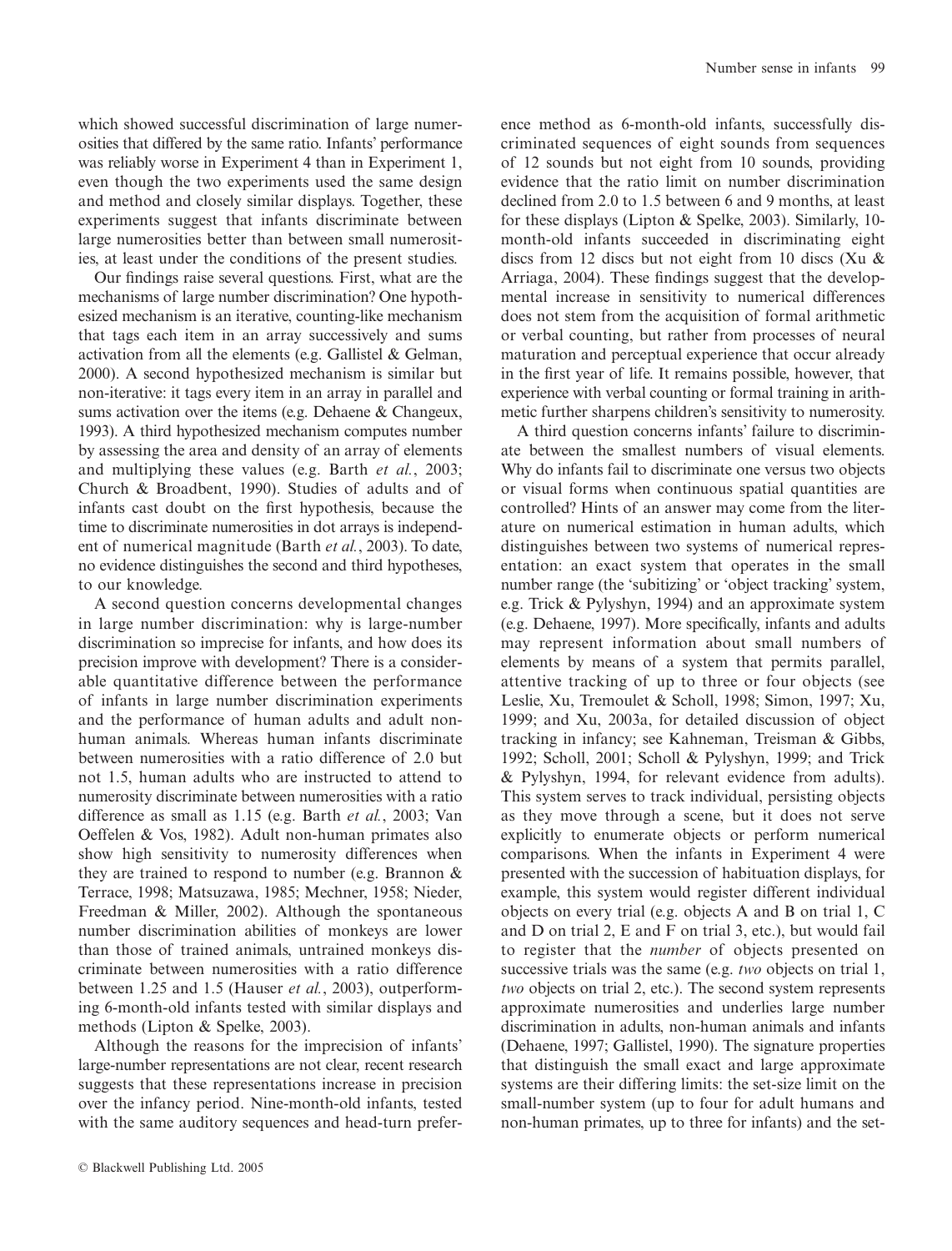size ratio limit on the approximate system (as low as 1.15 for adults, between 1.5 and 2.0 for 6-month-old infants).

Why does the system of number sense fail to apply to small numerosities, such that infants fail to discriminate between arrays of one versus two visual elements in studies that control for continuous variables? Three possible answers to this question appear to be worthy of further investigation (see also Xu, 2003b). First, the system for representing approximate numerosities may fail to operate on the smallest numbers because its computations are unstable or undefined for small values. For example, if human adults and non-human animals estimate approximate numerosities in visual-spatial arrays by assessing the area and density of an array of elements and multiplying these values (e.g. Church & Broadbent, 1990), their estimation process necessarily will fail for the smallest numerosities: inter-item distance is undefined for a one-object array, area is undefined for arrays of less than three objects, and neither measure is a reliable index of numerosity when small numbers of items are randomly distributed in an array. The approximate number system, therefore, may be used only to estimate larger numbers of items. Second, the system for representing approximate numerosities may operate on sets of all sizes, but its outputs may be inhibited by the operation of the object tracking system. For example, infants presented with two objects may focus attention on the individual objects, not on the numerosity of the set that they compose, and so they may fail to register the set's cardinal value. Third, the system for representing approximate numerosities may operate on sets of all sizes, but the representations that it delivers may fail to evoke novelty preferences when small numbers of items appear with the present displays and methods. Converging studies of adults and infants could serve to investigate each of these possibilities.

However these questions are answered, the signature limits revealed by the present experiments provide evidence for continuity in core numerical representations, both over human ontogeny and over primate phylogeny. These core representations may provide the building blocks upon which children construct the uniquely human, natural number representations that underpin children's verbal counting and symbolic arithmetic.

## **Acknowledgements**

Supported by NSF grant (BCS-0004235) to Fei Xu and by NIH grant (R37-HD23102) to Elizabeth S. Spelke. We thank Stanislas Dehaene, Ghislaine Dehaene-Lambertz, Jennifer Lipton, Cristina Sorrentino, and three anonymous reviewers for helpful discussions and comments on an earlier draft of the paper. We also thank members of the Northeastern and MIT Infant Cognition laboratories for assistance in data collection, and the parents and the infants for their participation.

# **References**

- Antell, S.E., & Keating, L.E. (1983). Perception of numerical invariance by neonates. *Child Development*, **54**, 695–701.
- Balakrishnan, J.D., & Ashby, F.G. (1992). Subitizing: magical numbers or mere superstition? *Psychological Research*, **54**, 80–90.
- Barth, H., Kanwisher, N., & Spelke, E. (2003). Construction of large number representations in adults. *Cognition*, **86**, 201–221.
- Beaudot, W.H.A., & Mullen, K.T. (2000). Role of chromaticity, contrast, and local orientation cues in the perception of density. *Perception*, **29**, 581–600.
- Bijeljac-Babic, R., Bertoncini, J., & Mehler, J. (1991). How do four-day-old infants categorize multisyllabic utterances? *Developmental Psychology*, **29**, 711–721.
- Brannon, E.M. (2002). The development of ordinal numerical knowledge in infancy. *Cognition*, **83**, 223–240.
- Brannon, E.M., & Terrace, H.S. (1998). Ordering of the numerosities 1 to 9 by monkeys. *Science*, **282**, 746–749.
- Brannon, E.M., Abbot, S., & Lutz, D.J. (in press). Number bias for the discrimination of large visual sets in infancy. *Cognition*.
- Carey, S. (2001). Evolutionary and ontogenetic foundations of arithmetic. *Mind and Language*, **16**, 37–55.
- Church, R.M., & Broadbent, H.A. (1990). Alternative representations of time, number and rate. *Cognition*, **37**, 55–81.
- Clearfield, M.W., & Mix, K.S. (1999). Number versus contour length in infants' discrimination of small visual sets. *Psychological Science*, **10**, 408–411.
- Cordes, S., Gelman, R., Gallistel, C.R., & Whalen, J. (2001). Variability signatures distinguish verbal from nonverbal counting for both large and small numbers. *Psychonomic Bulletin and Review*, **8** (4), 698–707.
- Dehaene, S. (1997). *The number sense*. New York: Oxford University Press.
- Dehaene, S., & Changeux, J. (1993). Development of elementary numerical abilities: a neuronal model. *Journal of Cognitive Neuroscience*, **5**, 390–407.
- Durgin, F.H., & Proffitt, D.R. (1996). Visual learning in the perception of texture: simple and contingent aftereffects of texture density. *Spatial vision*, **9**, 423–474.
- Feigenson, L., Carey, S., & Hauser, M.D. (2002). The representations underlying infants' choice of more: object files vs. analog magnitudes. *Psychological Science*, **13**, 150–156.
- Feigenson, L., Carey, S., & Spelke, E.S. (2002). Infants' discrimination of number vs. continuous extent. *Cognitive Psychology*, **44**, 33–66.
- Gallistel, C.R. (1990). *The organization of learning*. Cambridge, MA: MIT Press.
- Gallistel, C.R., & Gelman, R. (2000). Non-verbal numerical